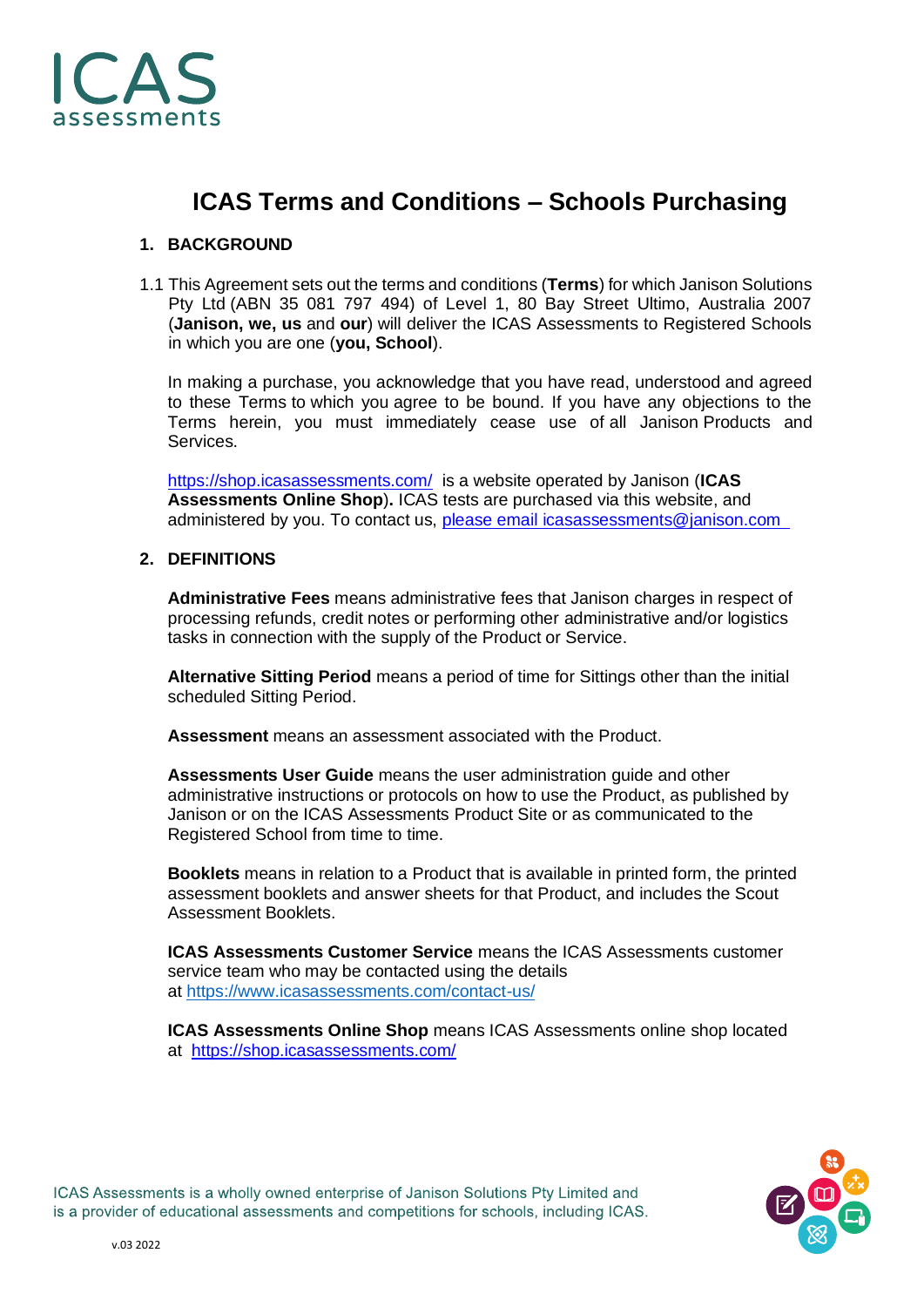

**Intellectual Property Rights** means all forms of intellectual property rights throughout the world including (present and future) but not limited to copyright, database rights, confidential information, know-how, trade secrets, registered patents, designs, trade marks, signs, distinctive marks, devices, models, formulae, graphs, photographs, drawings, business plans, methodologies, inventions, policies, records, memoranda and notes.

**Loss** includes claims, actions, proceedings, losses, damages, liabilities and costs (including legal expenses).

**Order** means an order from you for the purchase of the Products and Services from Janison, including a School Purchase Order.

**Parent** means a parent or guardian of, or any person who is responsible for the care of, a Student.

**Parent Payment System** means the purchasing system on the ICAS Assessments Online Shop for ICAS Assessments, which generates a school specific access code for Schools to provide to the Parents of the School, in order for the Parents to purchase tests for their child.

**Payment Receipt Date** means the date on which Janison receives payment from a Registered School for the Products and Services.

**Personal Information** has the meaning given to that term in the Privacy Act.

**Price** means the price for the Product and Services as set out or referred to in the ICAS Assessments Online Shop and/or Product Site, at the time of your Order.

**Privacy Act** means the *Privacy Act 1988* (Cth), including the Australian Privacy Principles.

**Product** means the: ICAS Tests; ICAS past papers; Reach Tests; and/or Scout Tests. *Details of each of the test products are in Schedule 1.*

**Product Platform** means any online platform on or online format in which Janison makes the Product available.

**Product Site** means the ICAS Assessments website for the Product and/or Services, located at [https://www.icasassessments.com.](https://www.icasassessments.com/products)

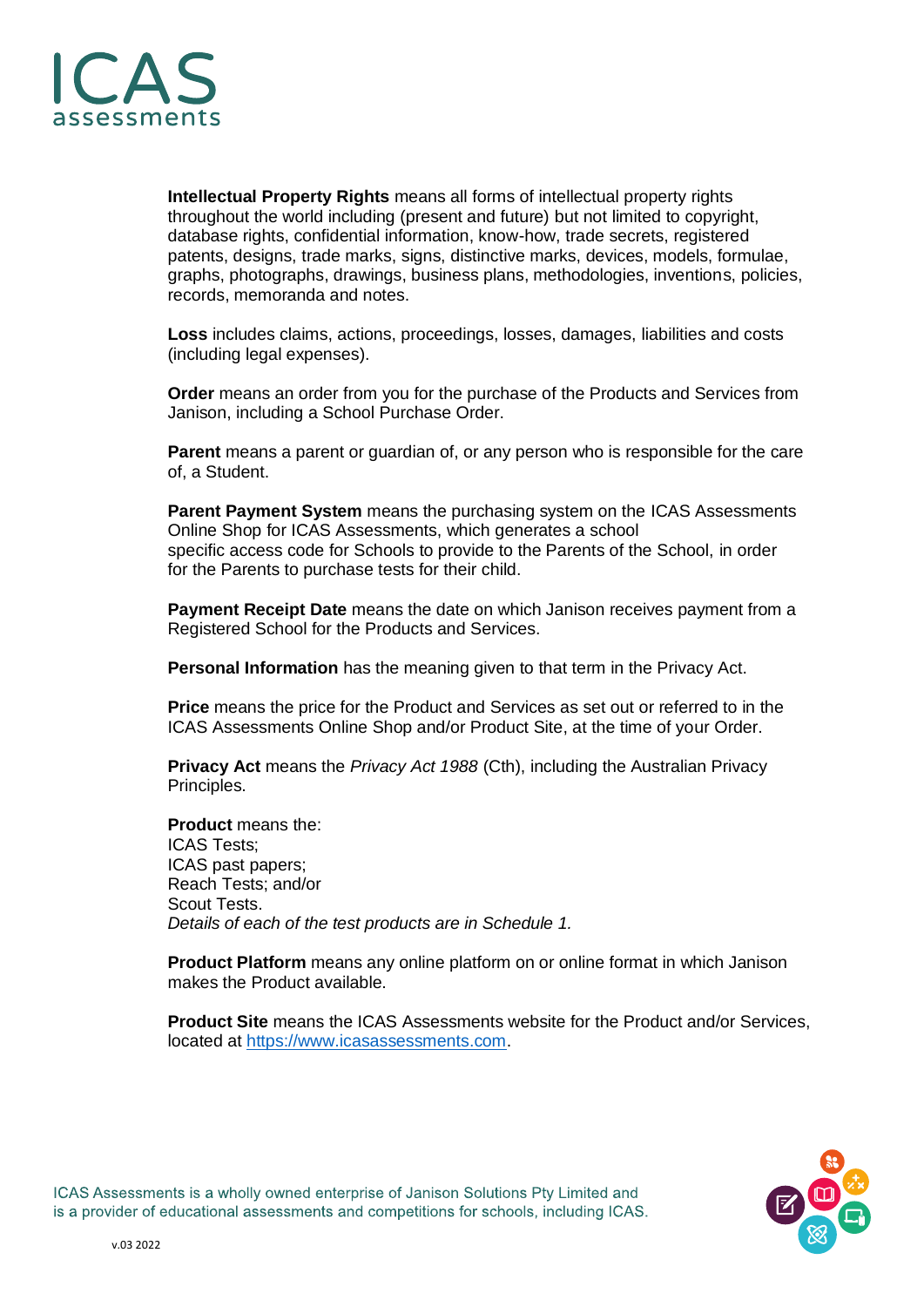

**Refund Request Form** means the form that a Registered School must use to request a refund or credit note for a Product and/or Service and as provided by Janison upon request by the Registered School.

#### **Registered Schoo**l means:

a school registered by the relevant government department or agency responsible for administering the school system in the jurisdiction in question and includes a Registered Home School; or a Designated Institution.

**Required Data** means the data that Janison requires from a Registered School in order to set- up the Registered School's access to the Product and Services.

**School Code** means the unique code that Janison allocates to a Registered School upon

registration to access the ICAS Assessments Online Shop.

**School Password** means the unique password that Janison allocates to a Registered School upon registration on the ICAS Assessments Online Shop.

**School Purchase** means the purchasing system on the ICAS Assessments Online Shop available for ICAS Assessments, Reach Assessments and Scout Assessments where the schools purchase tests on for their own students.

**Services** means the provision of services associated with the delivery of the Products to you.

**Sitting Period** means the period on which Sittings are permitted, as published on the Product Site.

**Student** means a student of a Registered School.

**Test Event** means an ICAS, Reach or Scout test conducted by Janison at a Registered School.

# **3. WARRANTY**

- 3.1 Janison warrants that:
	- 3.1.1 our Products and Services will be provided to you using all reasonable care and skill;
	- 3.1.2 our Products and Services will be consistent with any industry best practices as would be expected in the trade; and
	- 3.1.3 the delivery of our Products and Services will be undertaken in compliance with all applicable Australian laws, standards and industry regulations.

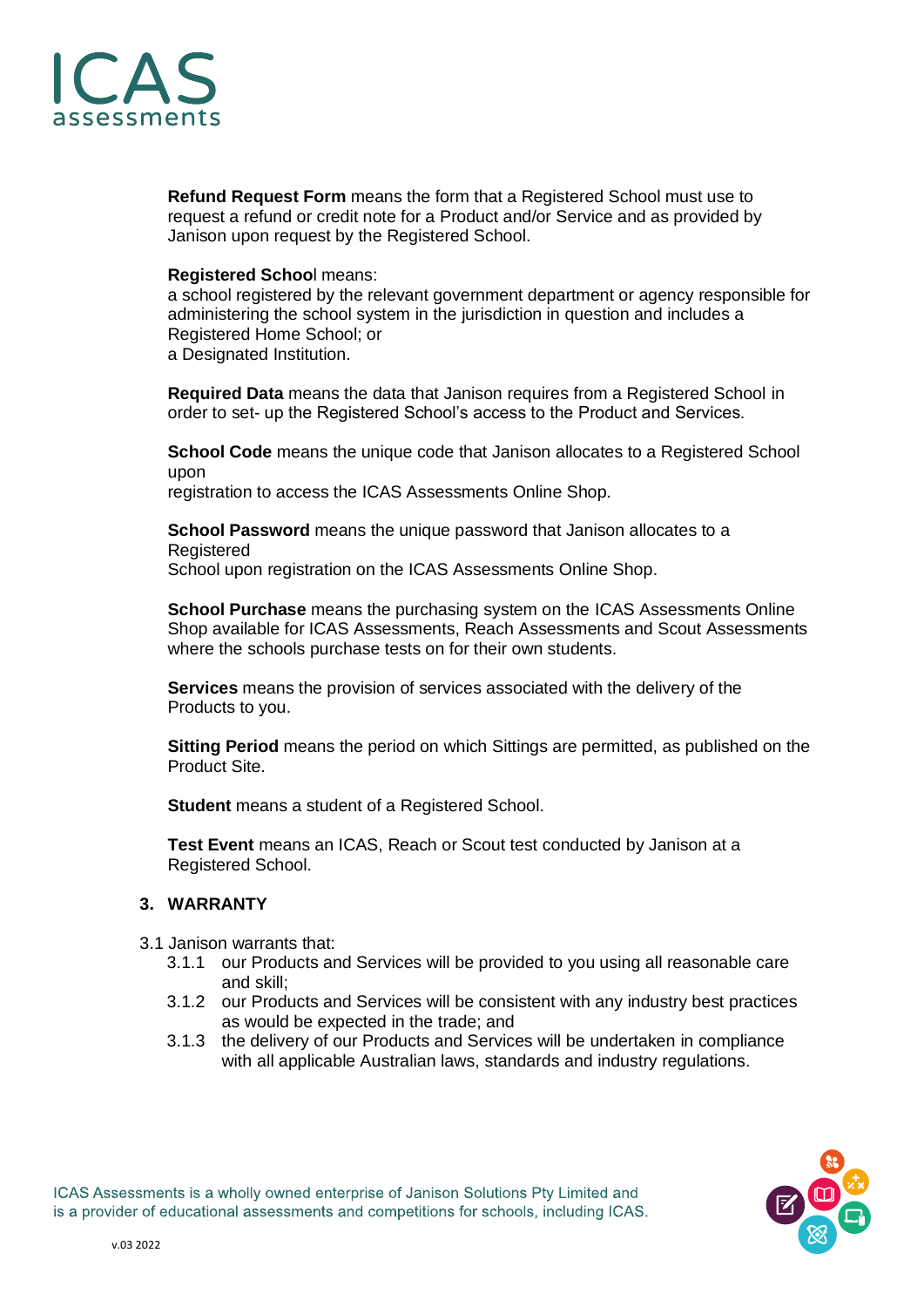

# **4. METHODS OF PURCHASING & CONTRACT**

- 4.1 There are two methods in which tests can be purchased for students:
	- 4.1.1 School Purchase
	- 4.1.2 Parent Payment System
	- 4.1.3 These Terms and Conditions (**Terms**) apply when you submit an order for the supply of Products and Services by us through the **School Purchase** system.
- 4.2 In making a purchase as a School Purchase, you agree that you have understand the differences between the School Purchase and the Parent Payment System and that you intended to make a School Purchase.
- 4.3 This Contract is the entire agreement between Janison and you in relation to the ICAS Tests, Reach Tests, Scout Tests and/or ICAS past papers. In accepting these Terms, you acknowledge that you have not relied on any warranties, representations or promises that are not set out in this agreement.

# **5. PURCHASING PROCESS**

- 5.1 Registration
	- 5.1.1 You may only purchase the Products and Services if you have registered with us via the ICAS Assessments Online Shop or such other site made available and advised to you by Janison.
- 5.2 Purchase
	- 5.2.1 To make a purchase of our Products and Services, you must submit an Order through the ICAS Assessments Online Shop using the School Code and School Password issued to you upon registration.
	- 5.2.2 You may direct a Parent/s to pay Janison for the Product and/or Service using the Parent Payment System made available by Janison (**Payment Direction**).
	- 5.2.3 The Parent Payment System allows you to set up a portal to allow parents to purchase test papers for your Registered School directly.

#### **6. ACCEPTANCE**

- 6.1 Each item listed on our ICAS Assessments Online Shop is an invitation for you to purchase that item.
- 6.2 When you finalise and submit an order, the placing of your order will be taken as your acceptance of these Terms and your offer for us to deliver the Services associated with your purchase order.

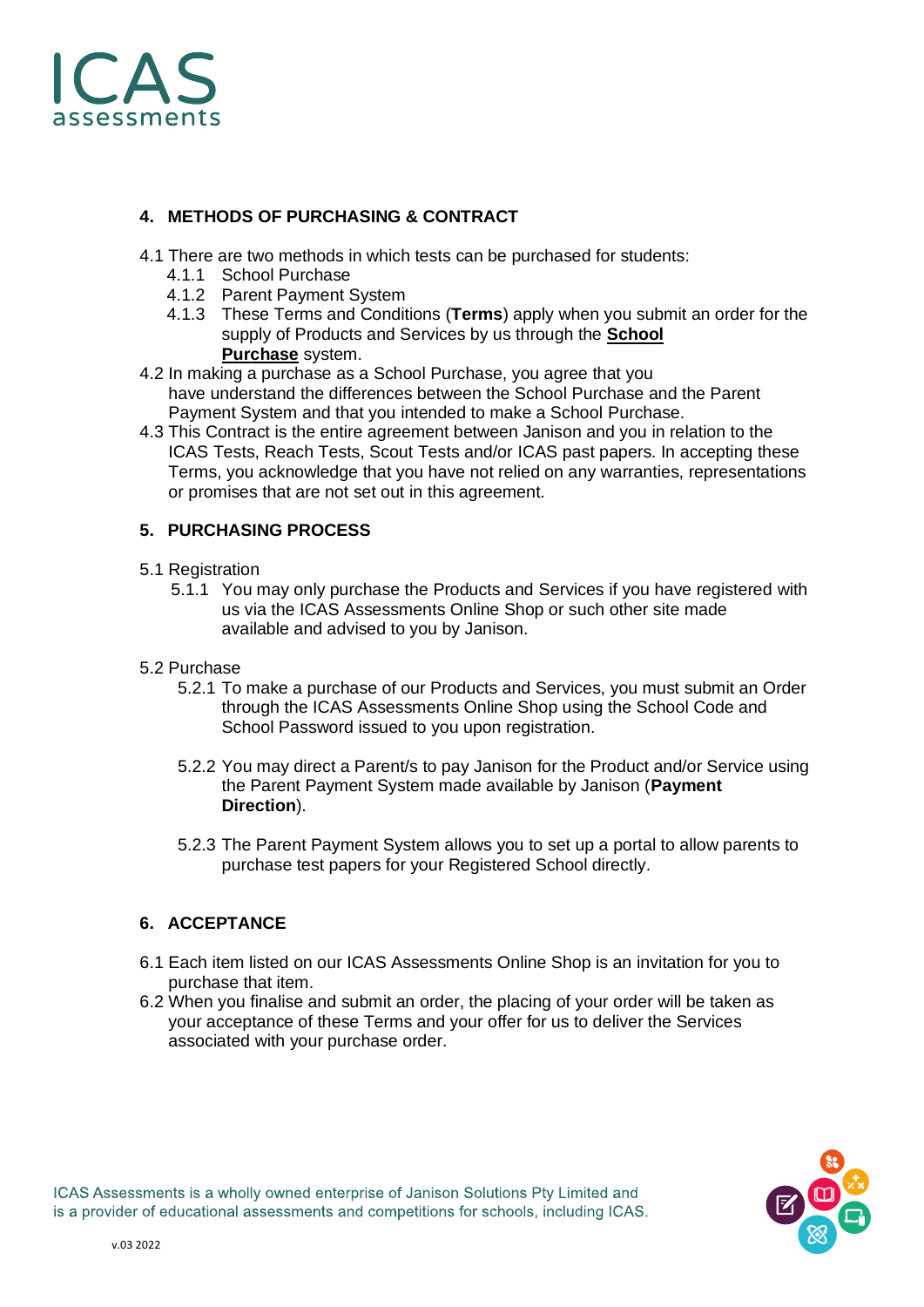

6.3 When you receive our confirmation email of your order, a contract will have been formed between you and Janison for the delivery of the Services which are subject to these Terms.

# **7. YOUR OBLIGATIONS**

- 7.1 It is your responsibility to ensure that:
	- 7.1.1 the information provided by you in your order are complete and accurate;
	- 7.1.2 you provide us with any information and materials that are reasonably required by us in order to supply you with the Services;
	- 7.1.3 where consent is required for the delivery of our products and services to your students, you will obtain all necessary consents from parents of your School.
- 7.2 If our ability to deliver the Products and perform the Services is prevented or delayed by any failure by you to fulfil the obligations in Clause 7.1 (**Obligation Failures**), :
	- 7.2.1 we will be entitled to suspend your access to our Site until you remedy your Obligation Failures;
	- 7.2.2 we will not be responsible for any costs or losses you incur directly or indirectly as a result of your obligation failures; and
	- 7.2.3 it will be your responsibility to reimburse us on written demand for any costs or losses we sustain or incur arising directly or indirectly from your Obligation Failures.
- 7.3 If the Obligation Failures prevents or significantly delays the delivery of Services, we will be entitled to terminate the Services.
- 7.4 In the event that any Student proposing to sit any scheduled tests requires any specific accessibility arrangements then an Accessibility Options Enquiry form available on the Product Site must be completed and submitted at least 10 weeks prior to the start of the sitting period.

#### **8. FEES AND CHARGES FOR SCHOOL PURCHASE**

- 8.1 The consideration for our Services is the price/s for the Products and Services and Administrative Fees set out on the ICAS Assessments Online Shop at the time of your Order plus any Goods and Services Tax (**GST**) that is payable.
- 8.2 If you are purchasing the Products and Services through the ICAS Assessments Online Shop, you must pay the Price and Administrative Fees before submitting your Order.
- 8.3 Administrative Fees and Order can be paid by:
	- 8.3.1 Electronic Funds Transfer; or
	- 8.3.2 Credit Card (Mastercard or Visa)
- 8.4 If you have elected to pay via Electronic Funds Transfer either for Administrative Fees or an Order:
	- 8.4.1 Janison will issue an invoice in respect of the Price; and
	- 8.4.2 You must pay each invoice issued by Janison to you within 30 days of the issuing of the invoice.
- 8.5 By making a purchase, you agree that you have carefully considered the Prices and Administrative Fees and have accepted them.

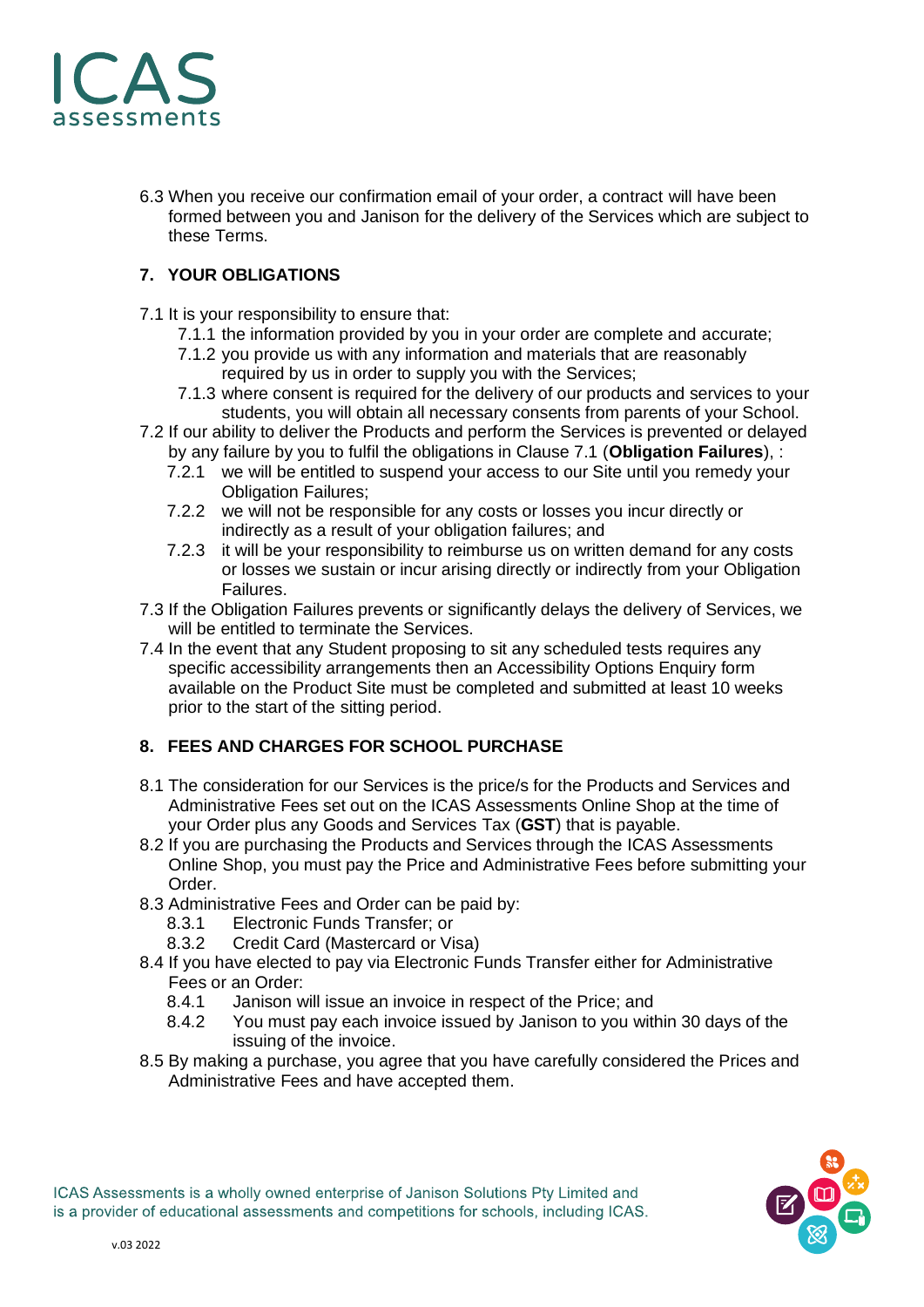

8.6 Janison retains the right to change our Prices on the ICAS Assessments Online Shop without notice.

# **9. ADMINISTRATIVE FEES**

- 9.1 Regardless of the provisions of clause 5, the Registered School will at all times be responsible for the payment of any Administrative Fees and will be responsible for the payment of same which may accrue, including but not limited to, as a result of any of the following circumstances:
	- 9.1.1 any failure by a School to pay the fees and charges together with any accrued Administrative Fees;
		- 9.1.2 any third-party claim made by a Parent or other third party in relation to the payment due under the Payment Direction, including in respect of any refund or credit note;
		- 9.1.3 any omission or failure by a Parent to notify the Registered School that it has cancelled a payment for the Product and/or Service;
		- 9.1.4 any third-party claims made by a Parent or other third party in relation to the Registered School's failure to conduct an Assessment arising from the Registered School, another Parent or other Parents cancelling a payment for the Product and/or Service; and/or
		- 9.1.5 any failure by the Registered School to comply with any applicable laws (including the Australian Consumer Law to the extent it applies to the Products and Services).

# **10. GST REQUIRED BY LAW FOR NEW ZEALAND**

- 10.1 Non-New Zealand businesses providing remote online services to New Zealand consumers are required to be registered for New Zealand GST if the supply of services exceeds NZ\$60,000.
- 10.2 Janison is required to be registered and to collect New Zealand GST from New Zealand resident consumers.
- 10.3 Janison's New Zealand GST number is 133-788-735.
- 10.4 More information about New Zealand GST can be found here:

[https://www.ird.govt.nz/gst/gst-for-overseas-businesses/supplying-remote-services](https://www.ird.govt.nz/gst/gst-for-overseas-businesses/supplying-remote-services-into-new-zealand)[into-new-zealand](https://www.ird.govt.nz/gst/gst-for-overseas-businesses/supplying-remote-services-into-new-zealand) [https://www2.deloitte.com/nz/en/pages/tax-alerts/articles/gst-on-remote](https://www2.deloitte.com/nz/en/pages/tax-alerts/articles/gst-on-remote-services.html)[services.html](https://www2.deloitte.com/nz/en/pages/tax-alerts/articles/gst-on-remote-services.html)

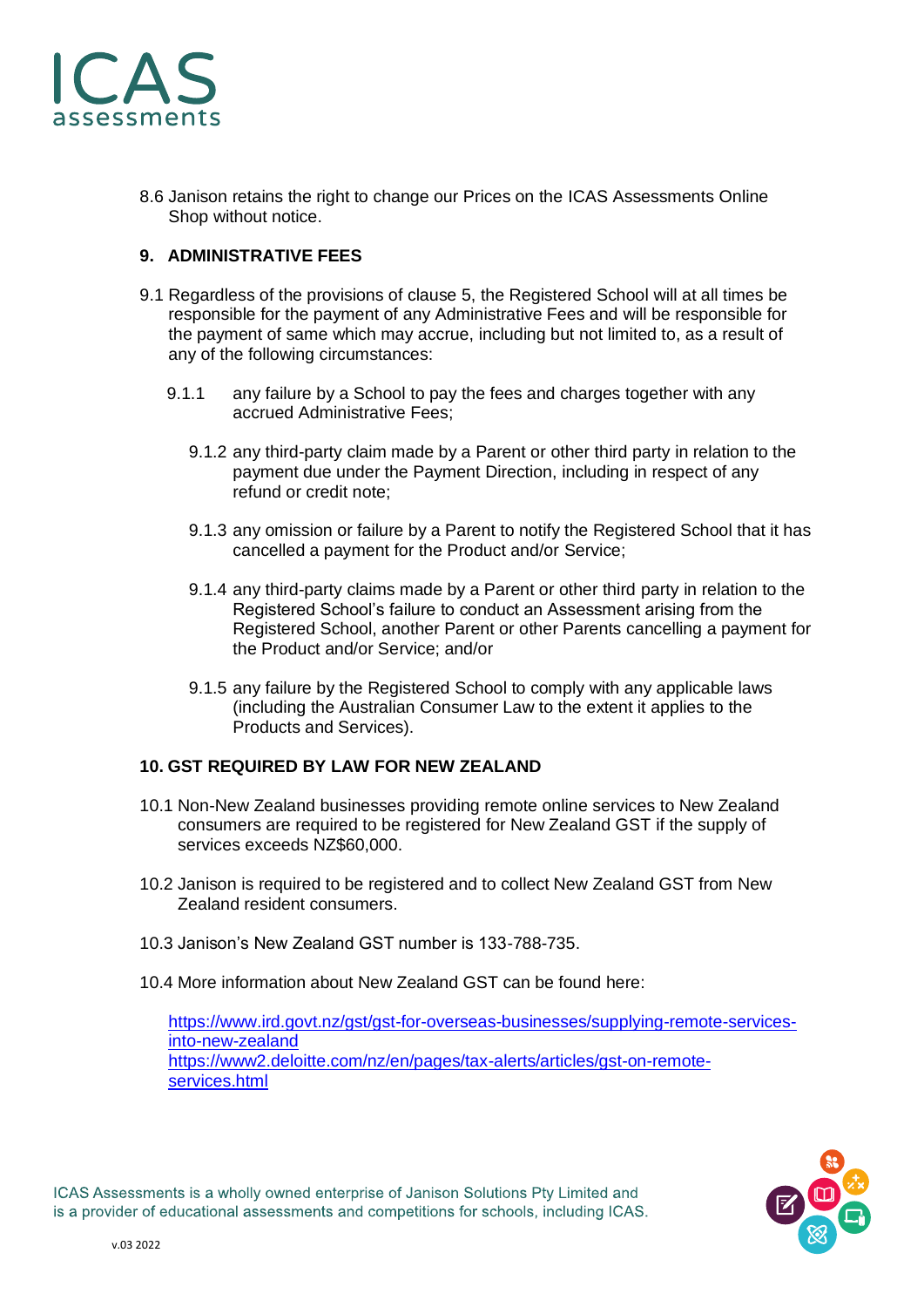

#### **11. DELIVERY OF SERVICES**

- 11.1 Janison will deliver the Product and/or provide the Service to you after it has received payment from you. Janison will use all reasonable endeavours to ensure that you receive access to the Product and/or receive the Service within a reasonable timeframe.
- 11.2 A description of the rules relating to the various Products and Services are as set out in Schedule 1.

# **12. CANCELLATIONS BY JANISON**

- 12.1 Your order may be cancelled:
	- 12.1.1 where the relevant product is not available or is no longer available; or
	- 12.1.2 there is an error in the price or description of the product listed.
- 12.2 If your order is cancelled by us, we will try to provide you with a reasonable period of notice, and a refund will be issued to you.

#### **13. CANCELLATIONS, REFUNDS, CREDIT NOTES OR ALTERNATIVE SITTING PERIOD**

- 13.1 A Registered School may request a refund or credit note for a Product and/or Service by completing a Refund Request Form if:
	- 13.1.1 the Registered School makes an error when purchasing a Product or Service and submits a request for a refund or credit note within 5 business days of the date of its Order; and
	- 13.1.2 that Order has not been dispatched yet if it is a physical product; or
	- 13.1.3 the Registered School suffers unforeseen circumstances (such as a merger or closure) that render it impractical to conduct an Assessment during a Sitting Period, and no Alternative Sitting Period can practically be held, and the school provides the supporting documentation requested by Janison, including:
		- a. evidence that the Registered School has refunded any amounts that it has charged parents, guardians or others in respect of a Student's participation in the relevant Assessment or a written undertaking that the Registered School will provide such a refund within 14 days and evidence that the Registered School has refunded the amounts within this time; and
		- b. evidence of the unforeseen circumstances rendering it impractical for the Registered School to conduct the Assessment within the Sitting Period or agreed Alternative Sitting Period; or
		- c. the Registered School suffers a Force Majeure Event under Clause 22.4.

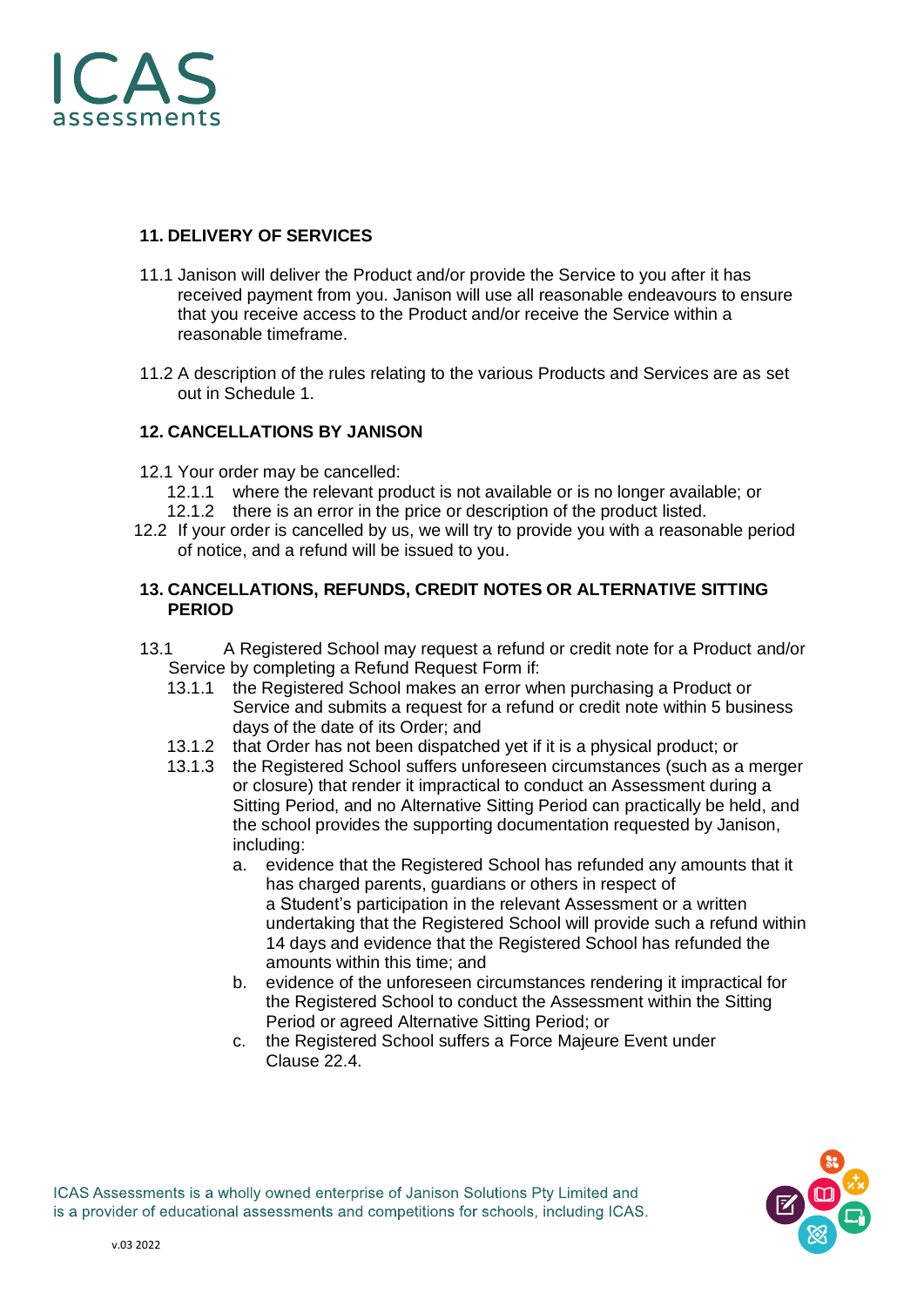

- 13.2 All requests for refund or credit must be made no later than 7 days after the Sitting Period for that subject.
- 13.3 Janison will not provide a refund where you have changed your mind about the purchase, or have erroneously purchased an electronic past paper (which cannot practically be returned to us).
- 13.4 Janison will consider, in its absolute discretion, whether to grant a refund or credit note if it receives a Refund Request Form from a Registered School pursuant to clause 13.1.
- 13.5 Where a credit note is issued, the Registered school has 1 year from the date that the credit note is issued to use the credit note. It is the sole responsibility of the school to ensure that the credit note is used prior to expiration.
- 13.6 If Janison grants a credit note or refund, an Administrative Fee will be charged to the Registered School.
- 13.7 Where a Registered School requests a refund or credit note for a physical product (i.e. Scout Assessment Booklets), refunds or credit notes will only be provided if the product is unused and undamaged, and returned to Janson within 21 days after the Registered School received the product. Registered Schools will be liable for all reasonable postage and delivery costs and an Administrative Fee in connection with returning physical products, except where the product is incorrect.
- 13.8 If Janison is unable to deliver an Assessment during a Sitting Period (or a further agreed Alternative Sitting Period) due to reasons within Janison's reasonable control, Janison will, in the first instance, provide the Registered School with a further Alternative Sitting Period and, in the event that an alternative sitting period is not practical, then we will provide a refund.
- 13.9 In the event that a Registered School decides to unilaterally cancel a Test Event, the Registered School shall be responsible for:
	- 13.9.1 notifying Janison of their decision by completing the Refund Request Form;
	- 13.9.2 awaiting the outcome of the request as determined by Janison, which may or may not be granted in Janison's discretion; and
	- 13.9.3 notifying and informing parents of their intention to cancel;
	- 13.9.4 and in those circumstances Janison shall not be liable for any refund to the parents or the School. In these circumstances, the School will advise the parents of their own liability for the payment of a refund to them.
- 13.10 In the event that a School's request for refund has the approved by Janison, and where parents are entitled to a refund by Janison, the Registered School is responsible for:
	- 13.10.1 notifying the parents of their School that they may request for a refund from Janison; and
	- 13.10.2 notifying the parents of their School that any of their own requests for refunds made to Janison must be made within 7 days from the end of the Sitting Period (**Deadline**);
- 13.11 and where a school fails to notify their parents and parents have missed the Deadline, the School will advise the parents of their own liability for the payment of the refund to them.

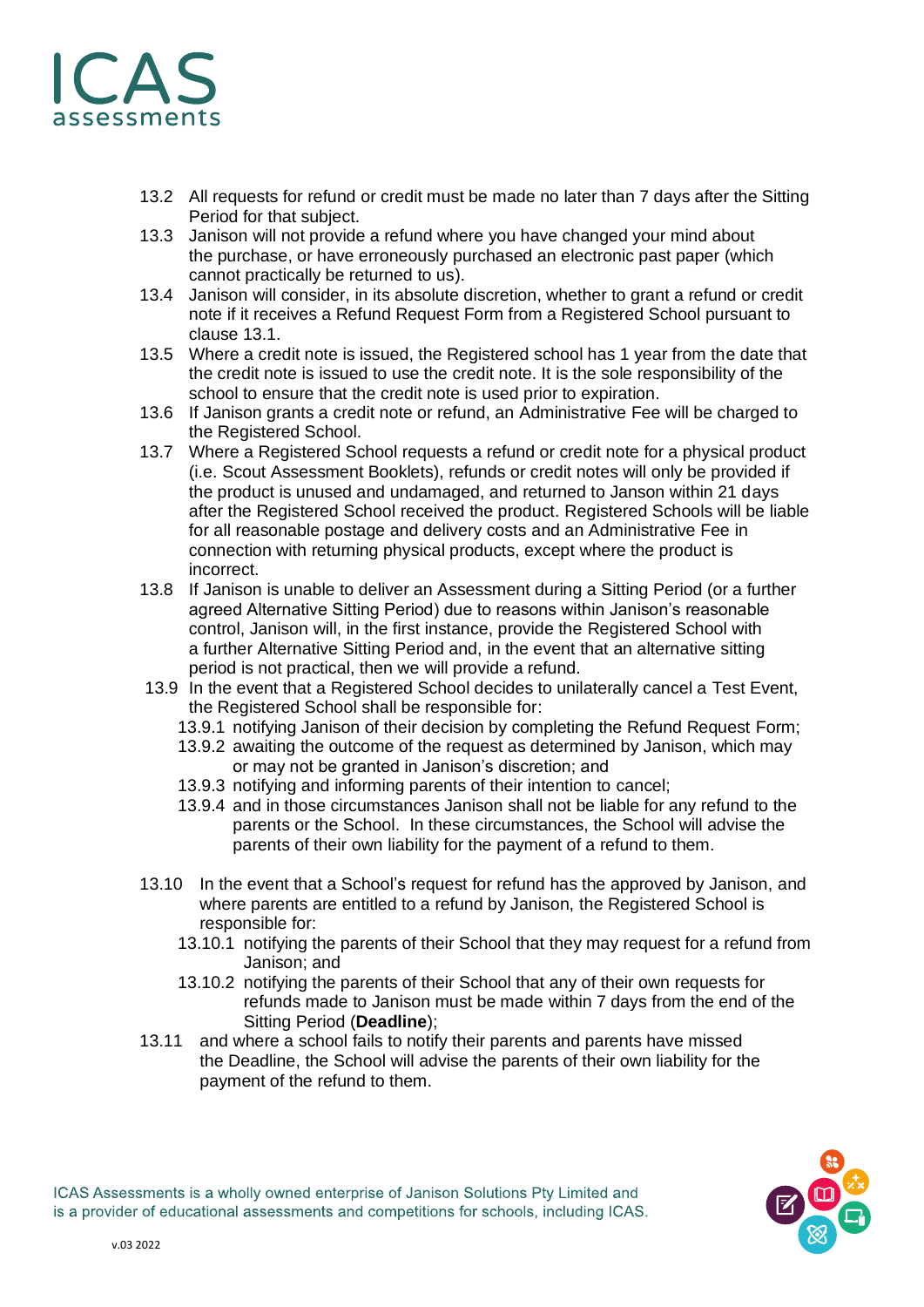

# **14. USE OF JANISON PRODUCTS**

- 14.1 Registered Schools Must:
	- 14.1.1 only use the Products through the interfaces provided by Janison for the purpose of conducting the Assessments purchased;
	- 14.1.2 ensure that their staff and Students, use the Product, Product Platform and Services in accordance with this Agreement and the Assessments User Guide;
	- 14.1.3 ensure that only Students who meet the relevant Eligibility Criteria sit the Assessment;
	- 14.1.4 arrange for Students undertaking Assessments to be supervised by a registered teacher or a member of staff nominated by the principal of the Registered School;
	- 14.1.5 ensure that the Product, Product Platform and Service is only accessed through their unique user account. The School at all times is solely responsible for the activity that occurs on their account and for all liabilities incurred through their account. We are not responsible for any unauthorised activity on the account. We reserve the right to refer fraudulent or abusive or illegal activity to the relevant authorities; and
	- 14.1.6 ensure that all hardware and firewall restrictions do not prevent or limit access to the Product, Product Platform and Services in accordance with this Agreement and the Assessments User Guide.
- 14.2 Registered Schools must not:
	- 14.2.1 interfere or disrupt any technological protection measures on the Product Platform or in the Product;
	- 14.2.2 combine, integrate or otherwise use the Product or Product Platform with any other application, device, system or thing if this is not contemplated by the Assessments User Guide or other written instructions of Janison or its Authorised Business Partners;
	- 14.2.3 resell, reproduce, decompile or reverse-engineer the Product Platform or Product;
	- 14.2.4 use (or attempt to use) data mining, robots, screen scraping or similar data gathering and extraction tools;
	- 14.2.5 disclose any School Code or School Password to any other person. If such disclosure has, or the Registered School believes that such disclosure may have, occurred (whether intentionally or accidentally), then the Registered School must immediately inform Janison. The Registered School must (and must procure that its staff and Students) change School Passwords regularly; or
	- 14.2.6 make copies, sell, lend, borrow, upload, or distribute any of the tests or past papers, without prior written authorisation from us.
- 14.3 The online assessment platform incorporates a number of tools that monitor test conditions. To ensure the integrity of ICAS Assessments, we reserve the right to

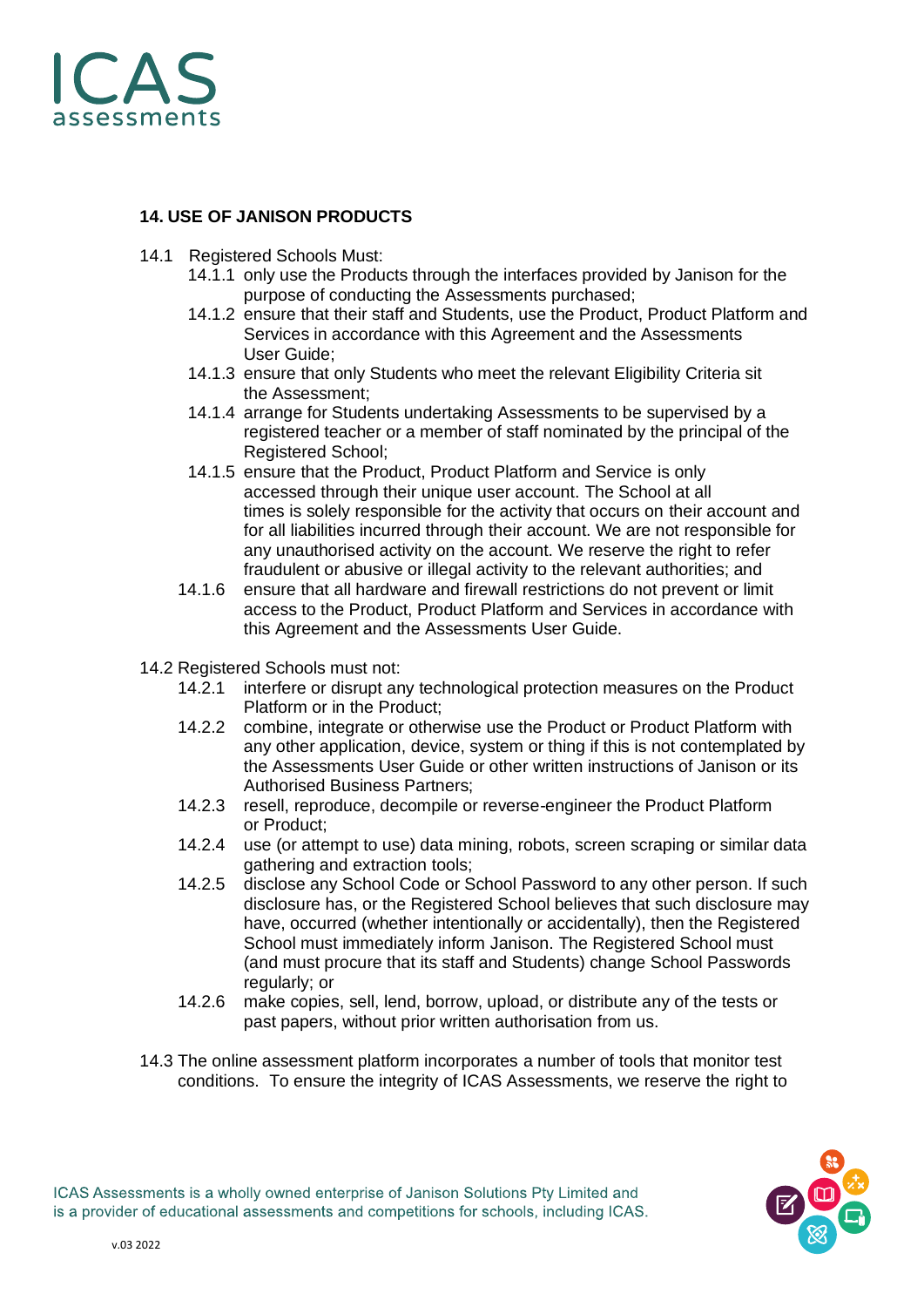

investigate any fact or matter which we believe may have affected a Student's performance or eligibility for a medal.

# **15. COMMUNICATION**

- 15.1 All our communication with you, including where notice is provided in relation to these Terms, will be done through the contact details nominated by you upon registration.
- 15.2 Once a staff member of a Registered School registers to make purchases at the ICAS Assessments Online Shop, Janison may communicate (e.g, email) or otherwise contact the staff member and/or the Registered School from time to time in order to:
	- 15.2.1 share information, offers, news about ICAS and other Janison products and services; and
	- 15.2.2 invite the Registered School to participate in research, marketing and promotional activities undertaken by Janison for its ICAS Assessments products and other Janison products and services.
- 15.3 The Registered School may opt out of receiving the communications referred to in clause 15.2 at any time by contacting us on icasassessments@janison.com.au, in the case of electronic messages, using the unsubscribe facility included in the message.

# **16. LIABILITY AND INDEMNITY**

#### 16.1 **Disclaimer of Warranty**

To the maximum extent permitted by law but subject to clause 16.2, Janison excludes all implied representations, warranties, terms and conditions of any kind whatsoever (whether implied by common law, statute or otherwise) and the application or availability of any statutory rights (including any implied representations, warranties, terms or conditions or any statutory guarantees that the Products or Services are of satisfactory quality or fit for their purpose).

#### 16.2 **Limitation of Liability**

- 16.2.1 Subject to Clause 16.3, neither party will be liable to the other party under or in respect of this Agreement for any consequential, indirect or special damages, regardless of whether that liability arises in contract, tort (including negligence), at common law, in equity, under statute, under an indemnity or otherwise howsoever arising.
- 16.2.2 To the maximum extent permitted by law, Janison's total liability of any kind to a Registered School arising out of or related to this Agreement (including but not limited to warranty claims), regardless of the forum and regardless of whether any action or claim is based on contract, tort (including negligence or consequential loss), breach of statute or otherwise, will not exceed the total Price paid by the Registered School in respect of the Products and Services in the immediately preceding 12

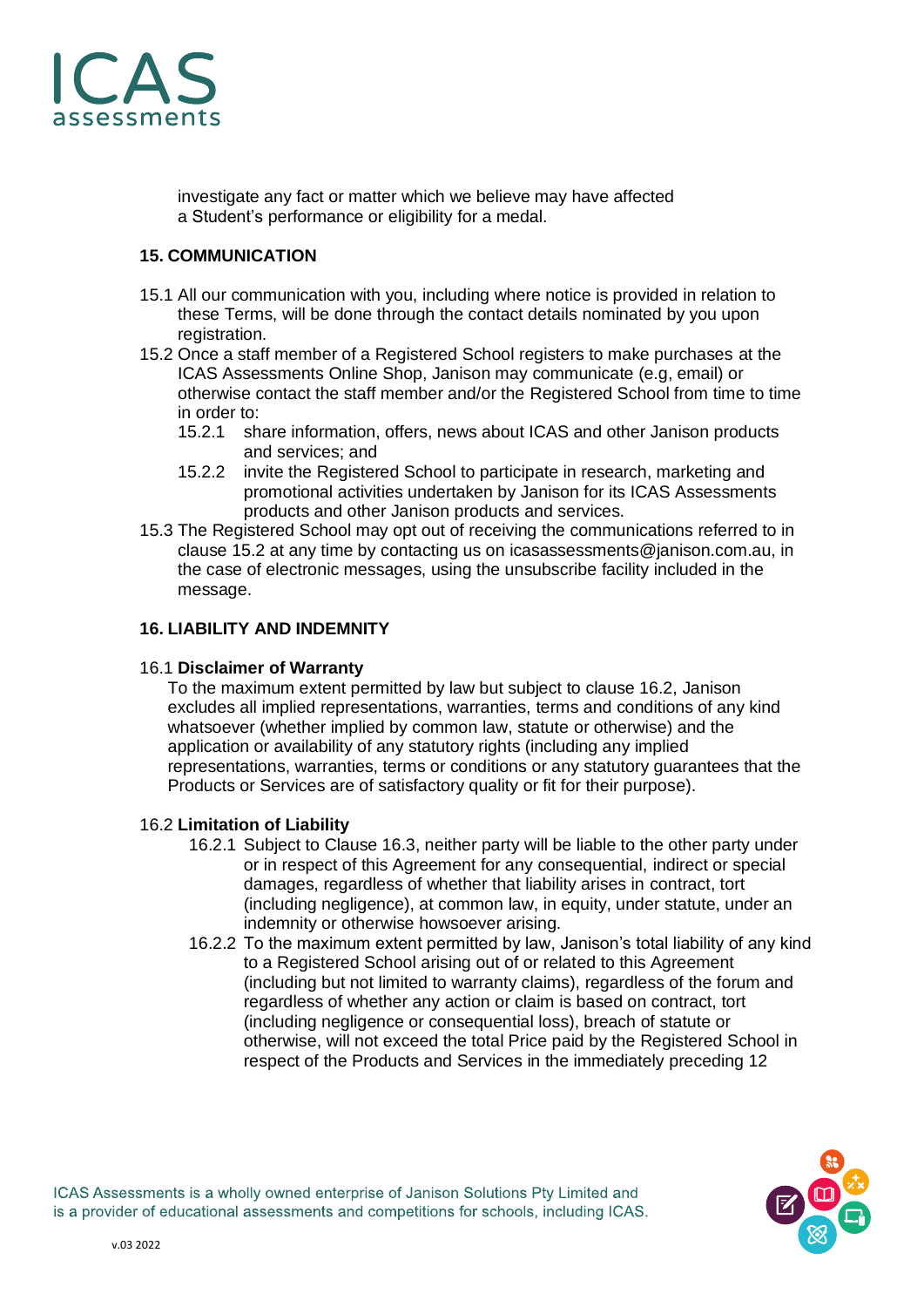

month period (determined as of the date of any final judgment in an action).

16.3 Nothing in this Contract is intended to have the effect of excluding, restricting or modifying the application of all or any of the provisions of the Australian Consumer Law (**ACL**) in Schedule 2 of the *Competition and Consumer Act 2010* (Cth) (ACL), or the exercise of a right conferred by such a provision, in relation to a failure by us to comply with a guarantee that applies under the ACL.

# **17. CONFIDENTIALITY & PRIVACY**

- 17.1 Janison will collect Personal Information from a Registered School for the purposes of:
	- 17.1.1 delivering the Products and Services to the Registered School; and
	- 17.1.2 generating reports, conducting research and analysis and improving its Products and Services.
- 17.2 With respect to each Student who will sit an Assessment, the Registered School will need to collect the Personal Information of the Student and disclose such Personal Information to Janison for the purposes set out in clause 17.1.
- 17.3 The Registered School must obtain consent from the Student's parent or guardian for Janison to collect the Student's Personal Information for the purposes set out in clause 17.1.
- 17.4 At the time of the collection of Personal Information from the Student, the Registered School must issue a privacy collection statement in the form set out in Attachment 1.
- 17.5 Each party will only collect, use and disclose Personal Information in accordance with the *Privacy Act* and *Australian Privacy Principles,* and must do all things requested in writing by the other party (acting reasonably) to enable the other party to comply with all requirements of the Privacy Act.

#### **18. INTELLECTUAL PROPERTY**

- 18.1 Janison own, or is entitled to the use of, all copyright and other Intellectual Property Rights in the online and printed versions of the Product and the Product Platform.
- 18.2 You, your staff and students must not produce, transmit, communicate, adapt, distribute, license, sell, modify or publish or otherwise use, any part of the Product or Product Platform without our permission. This material includes, but is not limited to, the design, layout, look, text, appearance, images and the underlying computer code, whether the source code or object code.
- 18.3 Janison grants you a non-exclusive, royalty-free, sub-licensable licence to reproduce, publish or communicate the Product or Product Platform to the extent necessary to conduct an Assessment only. This grant of licence does not include the right to make copies, sell, lend, borrow, upload, post on a School's intranet, or distribute any of the tests or past papers, except for the sole purpose of conducting the tests. Staff and students are prohibited from taking photographs, screen shots

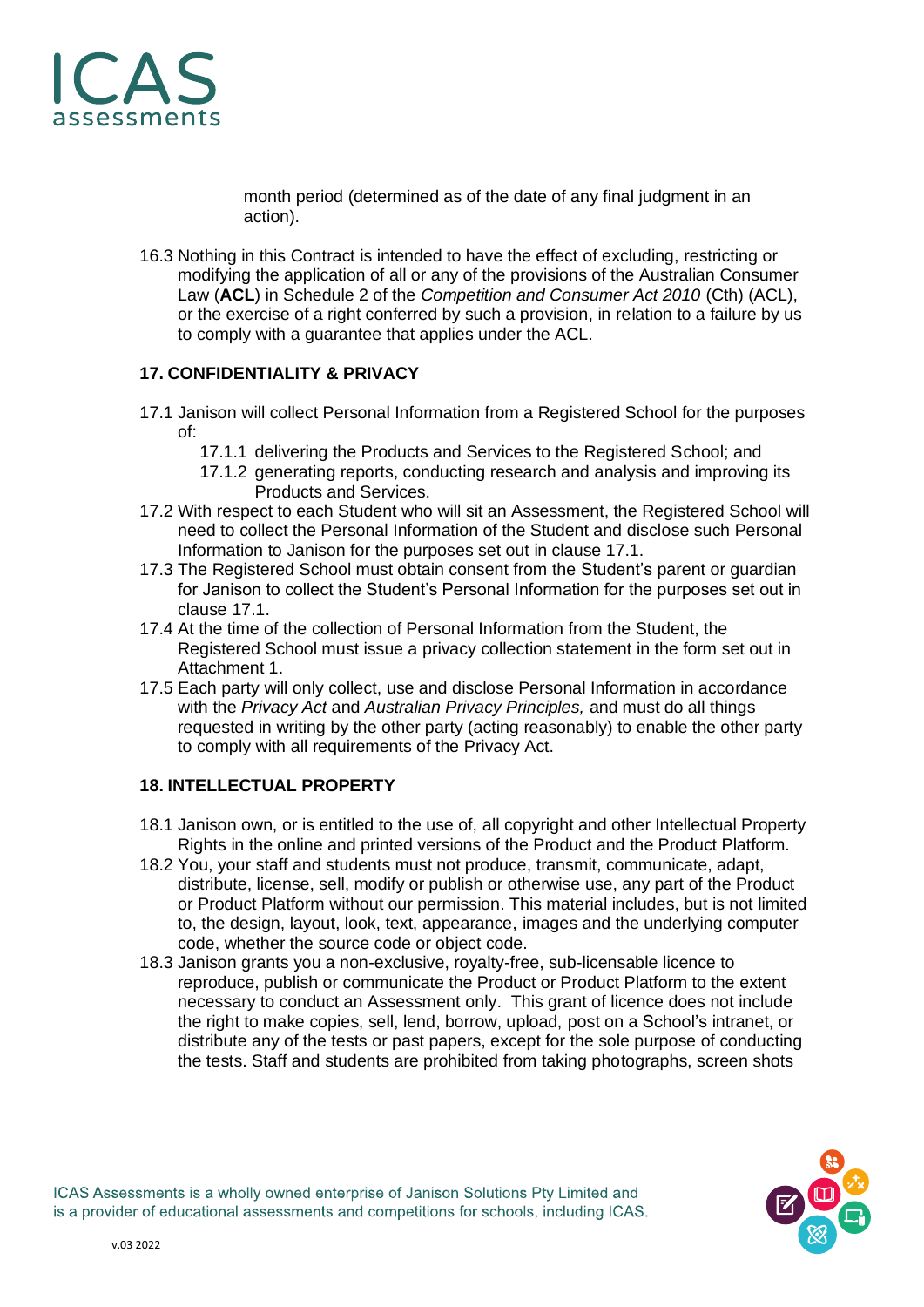

or otherwise copy the text/images of any test items (questions) that appear on the screen.

18.4 Unauthorised use of the Product or Product Platform or any materials in which intellectual property rights subsist may give rise to a claim for damages or criminal action.

#### **19. TERMINATION**

- 19.1 In the event that a Registered School fails to pay the fees and charges less than 4 days before a test event, then Janison shall be entitled to terminate this agreement and to cancel the test event. In such circumstances, Janison will not be liable for the refund any fees paid by the parents through the Parent Payment System.
- 19.2 Termination of this Agreement does not affect any rights, remedies, obligations or liabilities of the parties that have accrued up to the date of termination, including the right to claim damages for any breach of the Agreement that existed at or before the date of termination.

#### **20. RESTRICTING YOUR ACCESS**

- 20.1 Janison may restrict your access to our site if:
	- 20.1.1 There is a breach of the Terms listed here; or
	- 20.1.2 There is an emergency, and the site needs to be restricted as a response.

#### **21. SURVIVAL OF TERMS**

21.1 Even after the Contract is completed and we have delivered the Services, Clauses 16 – 19 continue to apply.

#### **22. MISCELLANEOUS**

#### 22.1 **Governing Law**

This Agreement is governed by the laws of New South Wales, Australia. The parties submit to the non-exclusive jurisdiction of the courts of New South Wales.

#### 22.2 **Assignment**

A Registered School may not assign, transfer, novate or otherwise dispose of any or all of its rights and/or obligations under this Agreement without prior written consent from Janison (which must not be unreasonably withheld).

#### 22.3 **Execution**

This Agreement may be executed via an online process or by way of electronic signature or other method and may be executed in counterparts, all of which taken together constitute one document.

#### 22.4 **Force Majeure**

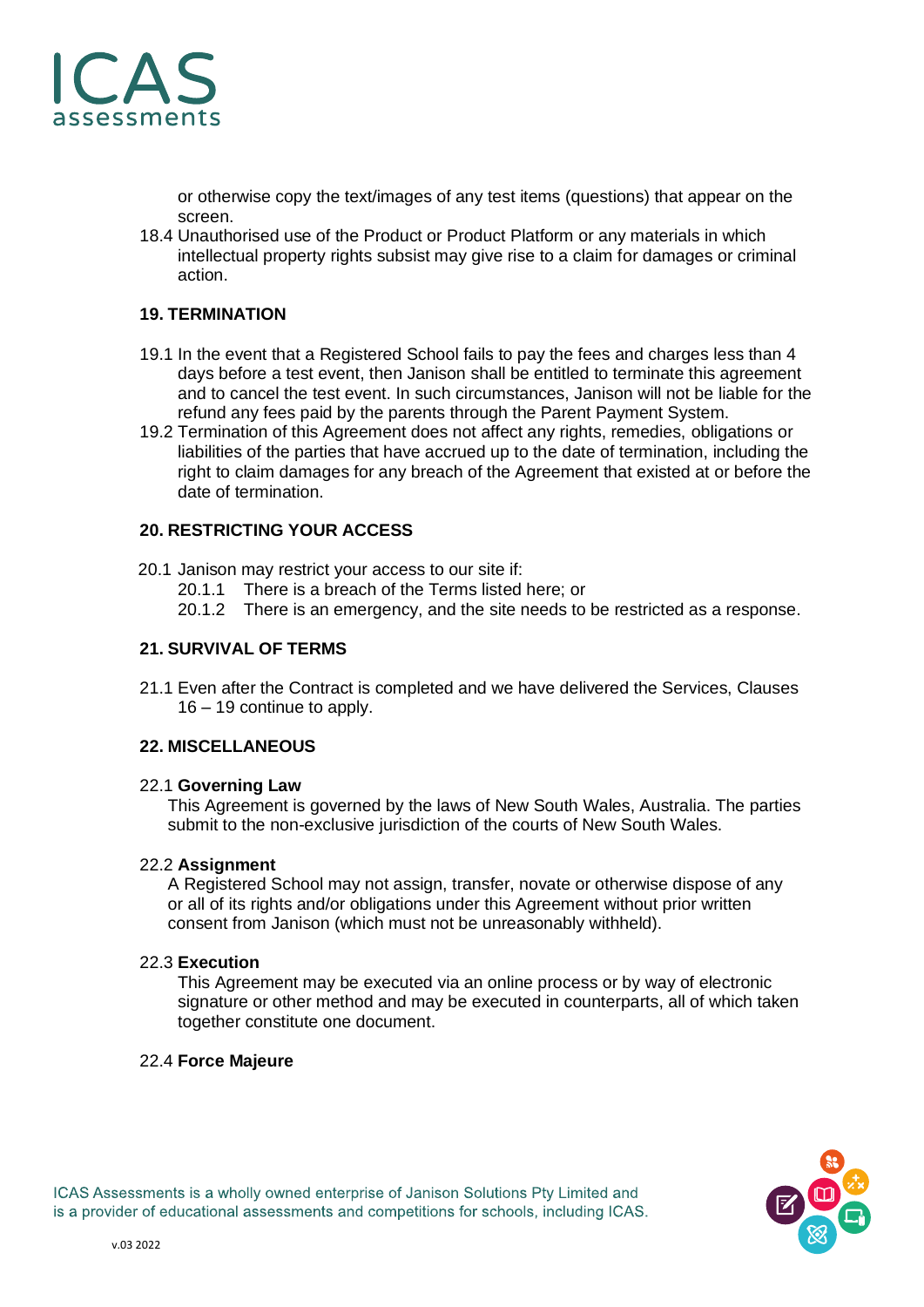

- 22.4.1 We will not be liable or responsible for any failure to perform, or delay in performance of, any of our obligations under the Contract that is caused by any act or event beyond our reasonable control (Force Majeure Event).
- 22.4.2 If a Force Majeure Event Occurs that affects our obligations or performance, we will contact you as soon as reasonably possible to notify you of possible alternative Sitting dates or to provide you with a credit note. A refund may be provided at the discretion of Janison.

#### 22.5 **Changes to T&Cs**

We reserve the right to update and change these Terms as determined by us.

# **ATTACHMENT 1 – Privacy collection statement**

We are aware of our responsibility to protect the identity of, and all information relating to, children, and students in general, from disclosure and consequently Janison does not:

- collect any personal information or data of children other than as required for the purposes of completion of the assessment, test or exam;
- transfer any personal information or data obtained during the delivery of assessments, tests or exams conducted in Australia to any jurisdiction outside of Australia other than with the specific consent of the person, or his or her parent or guardian;
- transfer any personal information or data obtained during the delivery of assessments, tests or exams conducted in other international regions out of the child's jurisdiction other than with the specific consent of the person, or his or her parent or guardian;
- share any personal information or data relating to children or students with any third parties (other than a third party whose services are necessary for servicing our products, e.g. print/distribution companies, medal engraving, etc.) except with the specific consent of the person, or his or her parent or guardian;
- use any personal information or data relating to children or students for marketing purposes.

We may retain personal information and data relevant to a child for their future purposes or for research purposes by Janison for the duration of the school life-cycle of the child. However, if you or your child at any time wish to have their personal information or data removed from our systems, they or you may opt out by simply contacting our Privacy Officer at privacy@janison.com.

#### **SCHEDULE 1 - Product-specific Terms**

All clause references in this Schedule are to the Product-specific Terms. 

| <b>Product</b>                   | <b>ICAS</b>                                                                         | <b>Reach</b>                                                                         | <b>Scout</b>                                                                |
|----------------------------------|-------------------------------------------------------------------------------------|--------------------------------------------------------------------------------------|-----------------------------------------------------------------------------|
|                                  | <b>Assessments</b>                                                                  | <b>Assessments</b>                                                                   | <b>Assessment</b>                                                           |
| <b>Description</b><br>of Product | A competition to test<br>students' ability to<br>apply classroom<br>learning in new | Assessments to test<br>students' progress in<br>relation to digital<br>technologies, | Assessment for<br>students in their<br>middle years of<br>schooling to test |

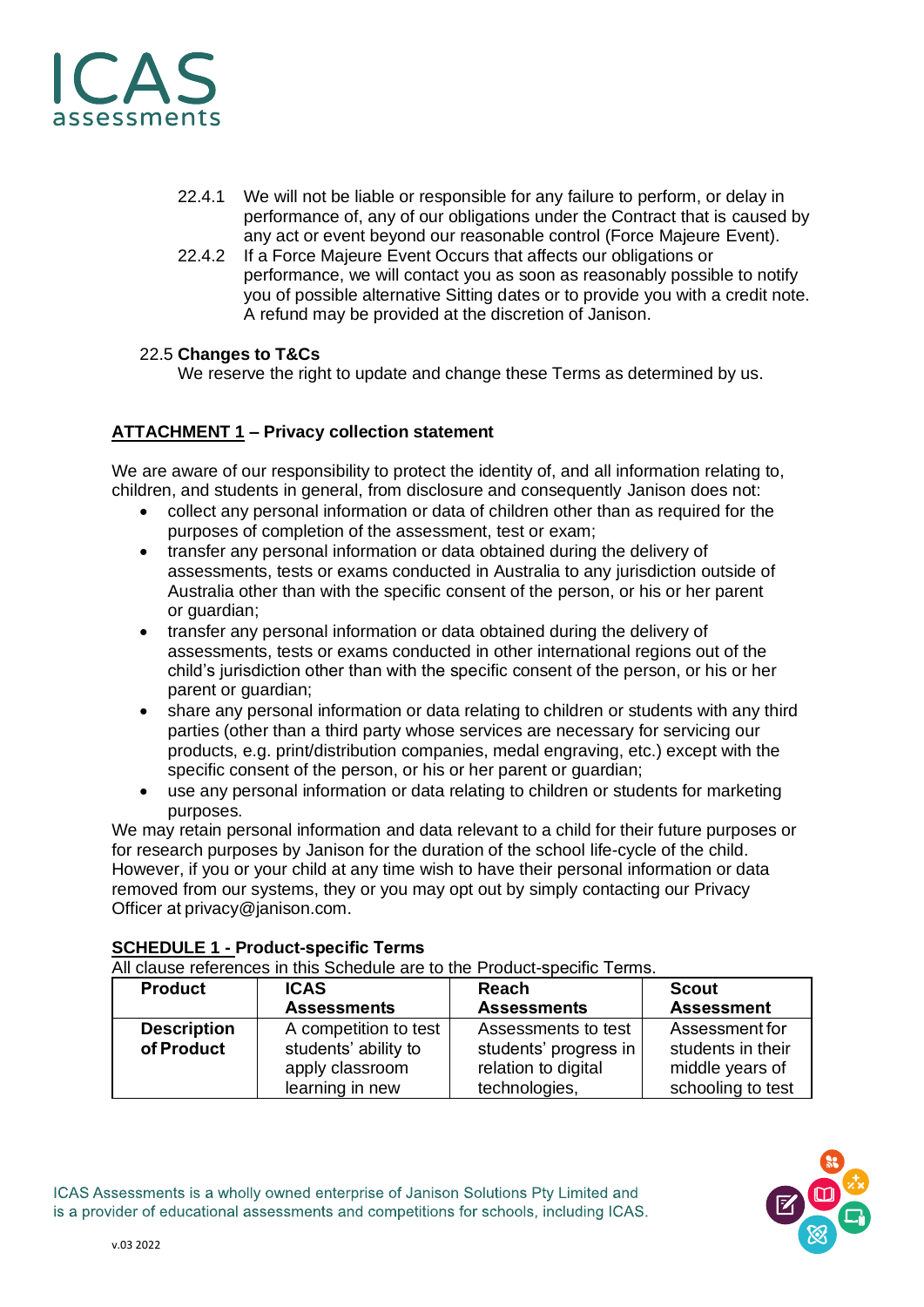# CAS assessments

| <b>Assessment</b><br>format                                                                     | contexts in digital<br>technologies,<br>science, spelling,<br>writing, English and<br>mathematics<br>Online (see clauses<br>1 and $2)$                                                                   | science, spelling,<br>writing, English,<br>mathematics and<br>grammar and<br>punctuation<br>Online                                                                                                       | their knowledge<br>and skills in<br>mathematics,<br>reading<br>and language, and<br>writing<br>Booklet (see<br>clauses 2<br>and 13.6)                                                                       |
|-------------------------------------------------------------------------------------------------|----------------------------------------------------------------------------------------------------------------------------------------------------------------------------------------------------------|----------------------------------------------------------------------------------------------------------------------------------------------------------------------------------------------------------|-------------------------------------------------------------------------------------------------------------------------------------------------------------------------------------------------------------|
| Whether<br>minimum<br>number of<br><b>Orders</b><br>required                                    | <b>No</b>                                                                                                                                                                                                | <b>No</b>                                                                                                                                                                                                | Yes, minimum of<br>10 booklets per<br>Order (see<br>clause 6.1)                                                                                                                                             |
| <b>Eligibility</b><br><b>Criteria for</b><br><b>Students</b><br>taking the<br><b>Assessment</b> | Students must sit the<br>Assessments<br>designed for their<br>year level or can<br>choose to sit<br>Assessments one<br>level above with<br>permission from<br><b>ICAS Assessments.</b>                   | <b>Students are</b><br>recommended to sit<br>the Assessments at<br>their year level.                                                                                                                     | Students must be<br>in the following<br>year levels:<br>Australia: Years 5<br>to 8<br>New Zealand:<br>Years 6 to 9<br>•Pacific Region:<br>Years 6 to 9<br>•CIS Schools:<br>Years 5 to 8                     |
| <b>Marking of</b><br><b>Writing tests</b>                                                       | <b>ICAS Assessments</b><br>will mark the<br>Assessments but<br>neither Registered<br>Schools nor<br>individual students<br>will be entitled to<br>appeal the<br>results of the<br>Assessment<br>marking. | <b>ICAS Assessments</b><br>will mark the<br>Assessments but<br>neither Registered<br>Schools nor<br>individual students<br>will be entitled to<br>appeal the<br>results of the<br>Assessment<br>marking. | <b>ICAS</b><br>Assessments will<br>mark the<br>Assessments but<br>neither Registered<br>Schools nor<br>individual<br>students will be<br>entitled to appeal<br>the results of the<br>Assessment<br>marking. |
| <b>Accessibility</b><br>requests                                                                | Consideration will be<br>given to a request for<br>an accessibility<br>option subject to any<br>such request being<br>submitted no later<br>than 10 weeks prior<br>to the                                | Consideration will be<br>given to a request for<br>an accessibility<br>option subject to any<br>such request being<br>submitted no later<br>than 10 weeks prior<br>to the                                | <b>Consideration will</b><br>be given to a<br>request for an<br>accessibility<br>option subject to<br>any such request<br>being submitted<br>no later than 10<br>weeks prior to the                         |

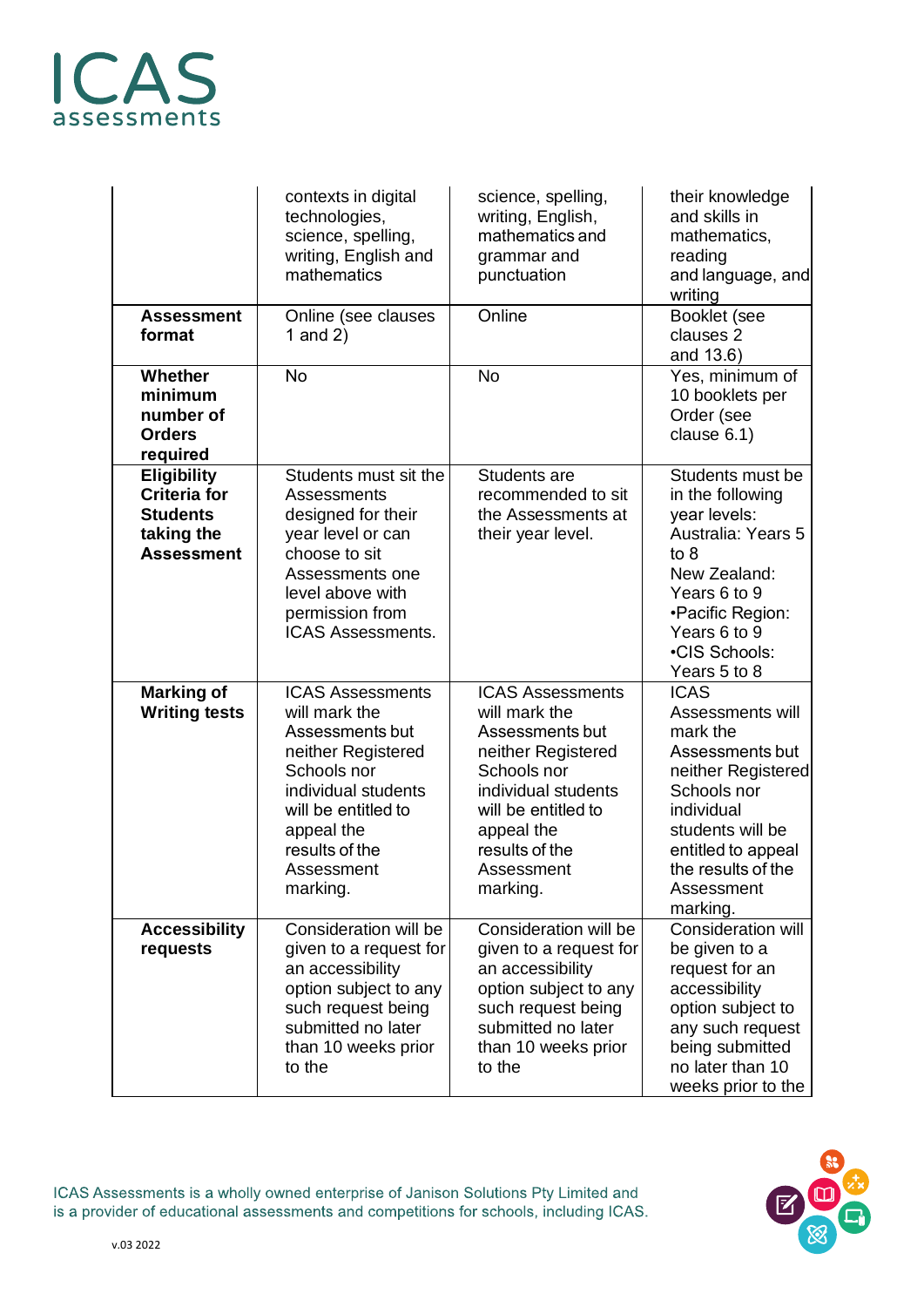# AS ssessments

|                                 | commencement of<br>the Sitting Period.                                                                                                                                                                                                                              | commencement of<br>the Sitting Period.                                                                                                                                                                                           | commencement<br>οf<br>the Sitting Period.                        |
|---------------------------------|---------------------------------------------------------------------------------------------------------------------------------------------------------------------------------------------------------------------------------------------------------------------|----------------------------------------------------------------------------------------------------------------------------------------------------------------------------------------------------------------------------------|------------------------------------------------------------------|
| <b>Certificates</b><br>provided | Yes, downloadable<br>as PDF and posted<br>to you in hardcopy                                                                                                                                                                                                        | Yes, only<br>downloadable as<br>PDF.<br>Requests from<br>schools to ICAS<br>Assessments for the<br>printing of certificates<br>will incur a fee.<br>Requests for printing<br>are by whole year<br>level or whole school<br>only. | N/A                                                              |
| <b>Results</b>                  | ICAS is a competition<br>and results do not<br>include access to<br>actual questions from<br>tests.<br>All students must<br>complete their sitting<br>within<br>the Sitting Period and<br>all tests must be<br>properly submitted in<br>order to obtain<br>results. | Includes access to<br>actual test questions<br>for review.<br>All students must<br>complete their sitting<br>within<br>the Sitting Period and<br>all tests must be<br>properly submitted in<br>order to obtain<br>results.       | Does not include<br>access to the<br>questions from<br>the test. |

#### **Product-specific Terms**

#### **1. Account Set-up Process and Access to the Product Platform**

- 1.1 On and from the Payment Receipt Date, ICAS Assessments Customer Service will contact the Registered School to commence Account Set-up. During Account Set-up, the Registered School will be requested to provide the Required Data so ICAS Assessments Customer Service can provide the Registered School access to the Product Platform. Once Account Set-up is complete, the Registered School will be granted access to the Product Platform for the time required to deliver the test and receive the results ('the Access Period") in the following ways:
	- 1.1.1 the Registered School, through its Students, will be granted access to the number of Assessments that it has purchased for the Sitting Periods that fall within the Access Period; and
	- 1.1.2 staff of the Registered School will have reasonable access to the reporting, Assessment results, administrative and other user features during the Access

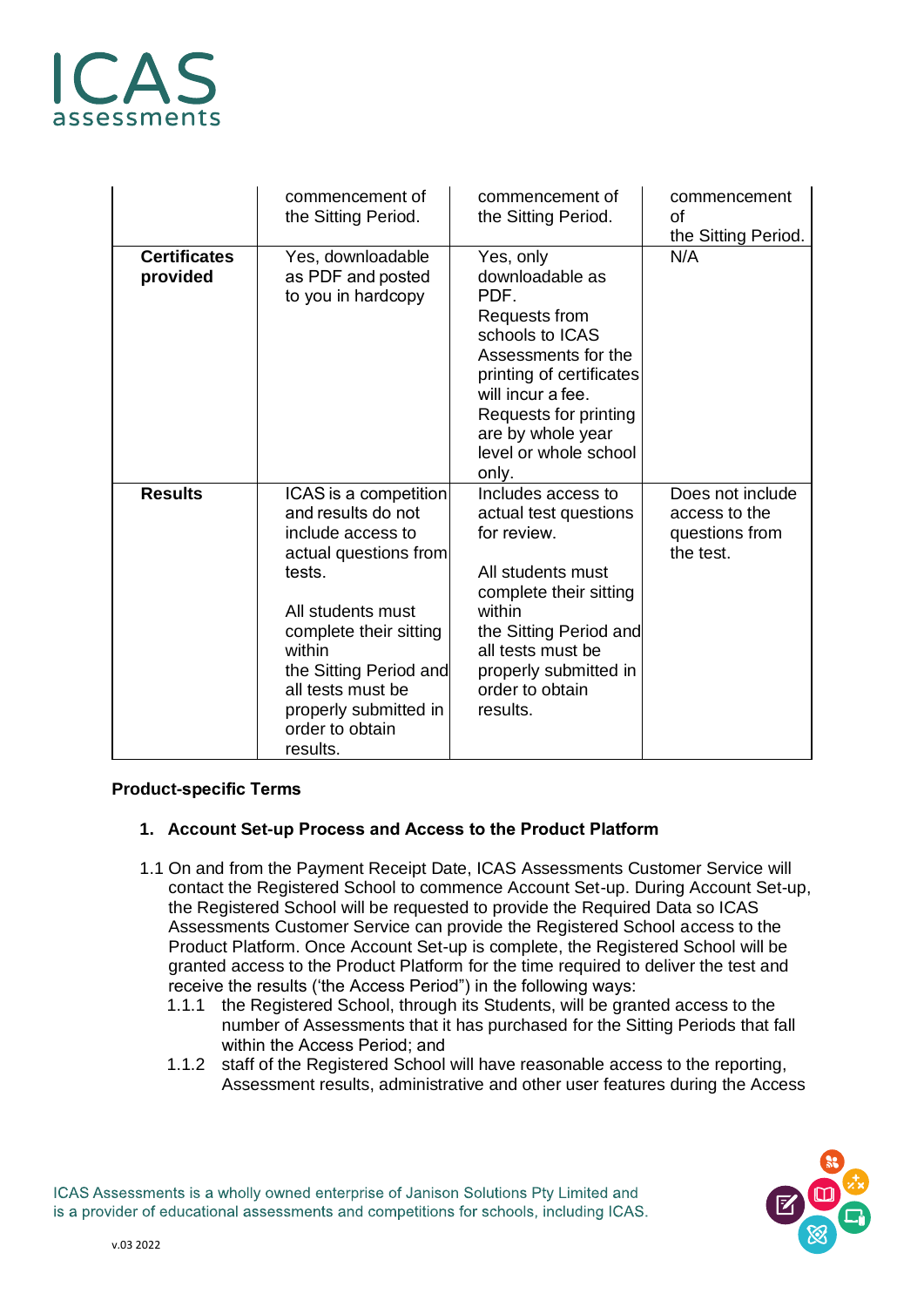

Period, in each case, subject to routine or unforeseen maintenance or similar matters as contemplated in clauses 1.4(b), 1.5 and 1.6.  

- 1.2 Janison will use all reasonable endeavours to ensure that you receive access to the Product Platform within five business days of the Payment Receipt Date.
- 1.3 A Sitting will take place when a Student commences an Assessment, irrespective of whether the Student completes the Assessment.
- 1.4 A Registered School's access to the Product or Product Platform may be suspended or restricted:
	- 1.4.1 following any breach of this Agreement by the Registered School;
	- 1.4.2 in order for Janison or its Authorised Business Partners to maintain, update or improve the Product or to rectify technical or other issues affecting the Product or Product Platform; or
	- 1.4.3 following a Force Majeure Event.
- 1.5 For the purposes of clause 1.4.2, Janison will make all reasonable efforts to provide at least 14 days' prior written notice to Registered Schools of scheduled maintenance and operational matters. If a Sitting is disrupted due to maintenance, the Registered School should contact ICAS Assessments Customer Service so that Janison can provide access to a replacement Sitting.
- 1.6 Apart from the operational and maintenance matters contemplated in clause 1.4.2, where Janison reasonably believes that it will be unable to deliver an Assessment at a particular Sitting, it will use all reasonable endeavours to notify the Registered School prior to the Sitting and the Registered School will be entitled to schedule a replacement Sitting.

#### **2. Product Availability and Technical Support**

- 2.1 Janison will use all reasonable endeavours to ensure that any online version of the Product and Product Platform are available for use by a Registered School during the Access Period.
- 2.2 A Registered School may contact ICAS Assessments Customer Service to seek technical support during Usual Business Hours.

#### **3. Registered Home Schools**

- 3.1 Janison may accept an Order from a Registered Home School if the Registered Home School satisfies the requirements as notified by Janison.
- 3.2 If Janison decides to accept an Order from a Registered Home School, that Registered Home School must provide Janison with a copy of their current official home school registration provided by the applicable Department of Education (or its equivalent) and a certified copy of their Students' birth certificates or passports at least four weeks before their Students are scheduled to sit an Assessment.
- 3.3 Copies of all documents collected and containing Personal Data will be deleted contemporaneously with the deletion of the students test records.

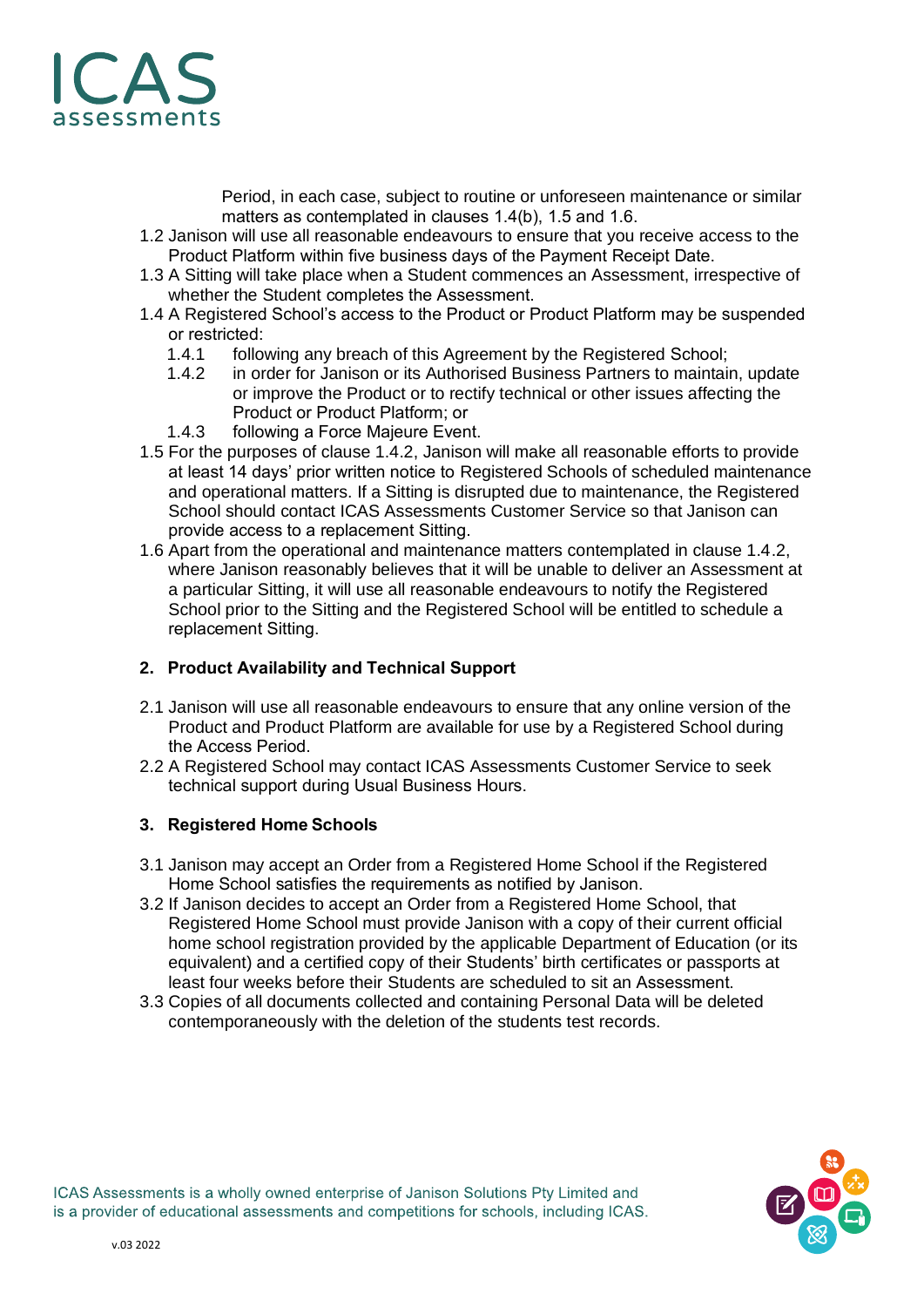

# **4. Eligibility for medals**

- 4.1 Students enrolled in all Registered Schools and who sit ICAS Assessments during the Sitting Period are eligible to compete for medals.  Students enrolled in Registered Home Schools or Designated Institutions are not eligible to compete for medals.
- 4.2 Janison may award medals to a Student who achieves a top score in their year level in their state or territory for the ICAS Assessment, which Janison judges to be sufficiently meritorious.
- 4.3 To ensure the integrity of ICAS Assessments, Janison reserves the right to investigate any fact or matter which it believes may have affected a Student's performance or eligibility for a medal.

# **5. Scout Assessment – Delivery of Product**

- 5.1 Janison may cancel an Order, or part of an Order, without liability to a Registered School if:
	- 5.1.1 the Scout Assessment Booklet is not available; or
	- 5.1.2 there is an error in the price or description listed on the Order.
- 5.2 Where an Order is cancelled, Janison will endeavour to provide the Registered School with a reasonable period of notice.
- 5.3 Registered Schools may cancel a submitted Order without charge by contacting ICAS Assessments Customer Service during Usual Business Hours, provided that the Order has not already been dispatched for delivery. In the event that the order has been dispatched for delivery, the Registered School will be liable for the reasonable costs incurred by Janison for the handling and shipping of the test. In any other circumstance, no refunds will payable by Janison in the event of any cancellation.
- 5.4 Returns of damaged Scout Assessment Booklets will only be accepted by Janison if Janison is notified within seven (7) days of receipt of the Scout Assessment Booklets by the Registered School and if the Scout Assessment Booklets are returned promptly to Janison accompanied by a valid Order receipt.

# **6. Scout Assessment – Use of Product**

- 6.1 Registered Schools that have purchased the printed version of the Product must ensure that:
- 6.1.1 any Order is for a minimum number of Assessments (if any minimum number is specified in the Product-specific Terms Schedule);
- 6.1.2 Orders for Scout Assessments are received by ICAS Assessments Customer Service or through the ICAS Assessments Online Shop at least twenty (20) working days before the Registered School's planned Sitting Period, to ensure that Registered Schools receive Booklets prior to the Sitting Period. Late participation courier fees will apply for Orders received after the Closing Date and there is no guarantee that Booklets will arrive on time;
- 6.1.3 payment for Booklets are received by Janison before Booklets are dispatched;